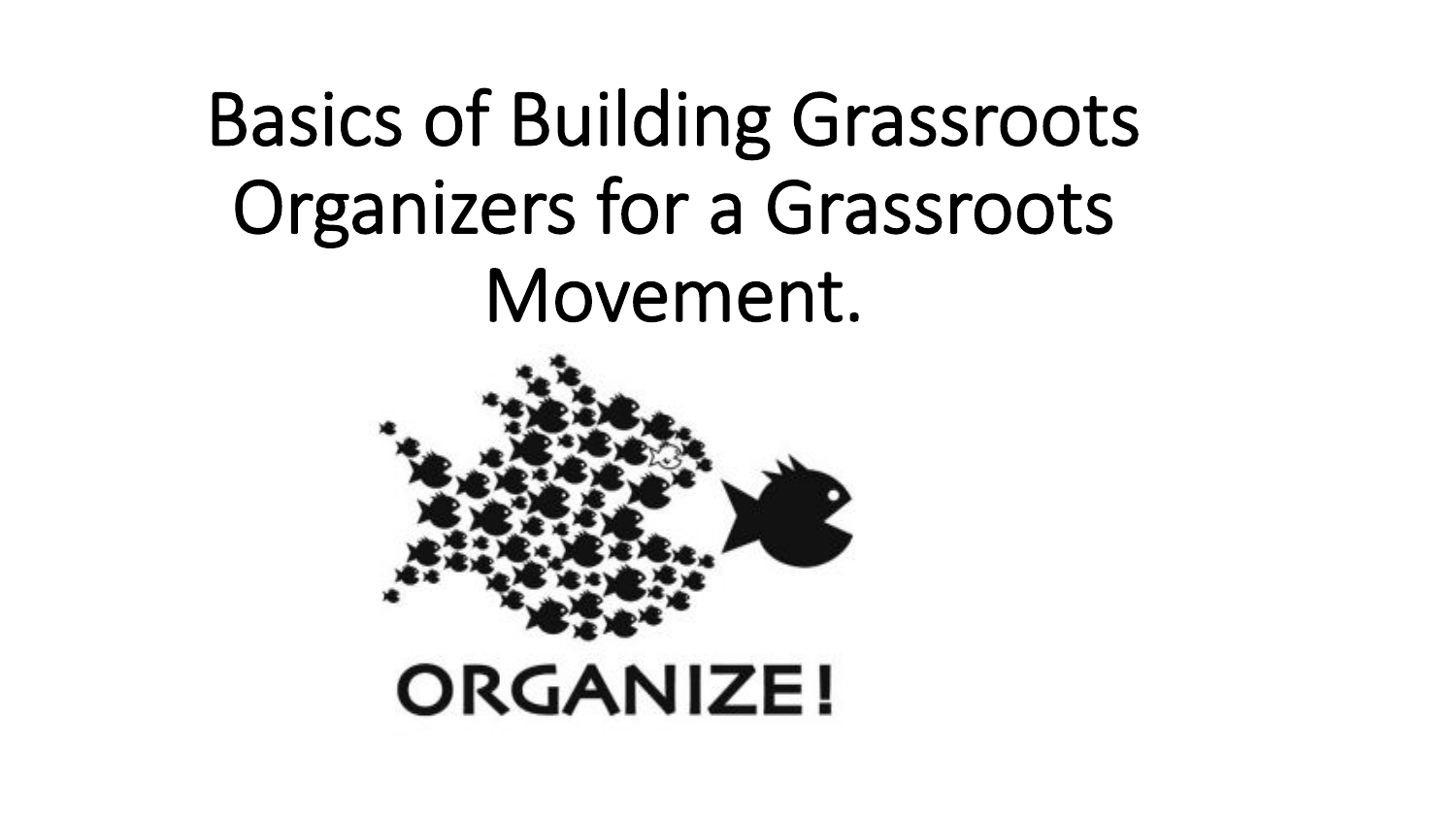## Why are we doing this training?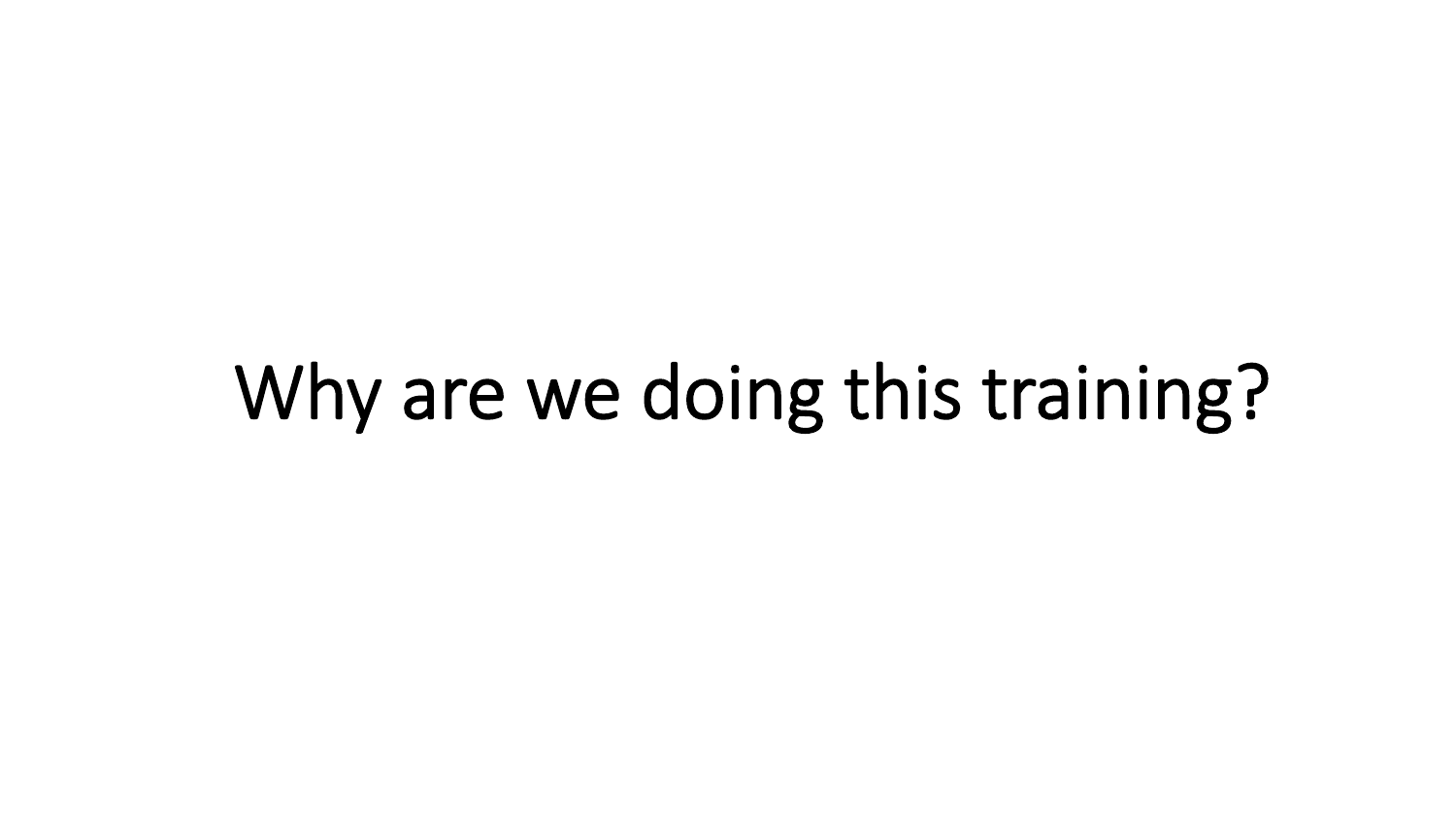### Setting the groundwork:

Often times we will use organizing interchangeably with advocacy. However, these two methods of change are quite different. This is important because each on its own will produce different results in very different ways. So let's start by defining each community of people who then work together to make change that shapes our communities.

Each is necessary. One is really great at making policy changes through grass-tops work and can be a more lengthy process. While the other is much more on the ground and works towards building a mass movement with a strong emphasis on leadership development.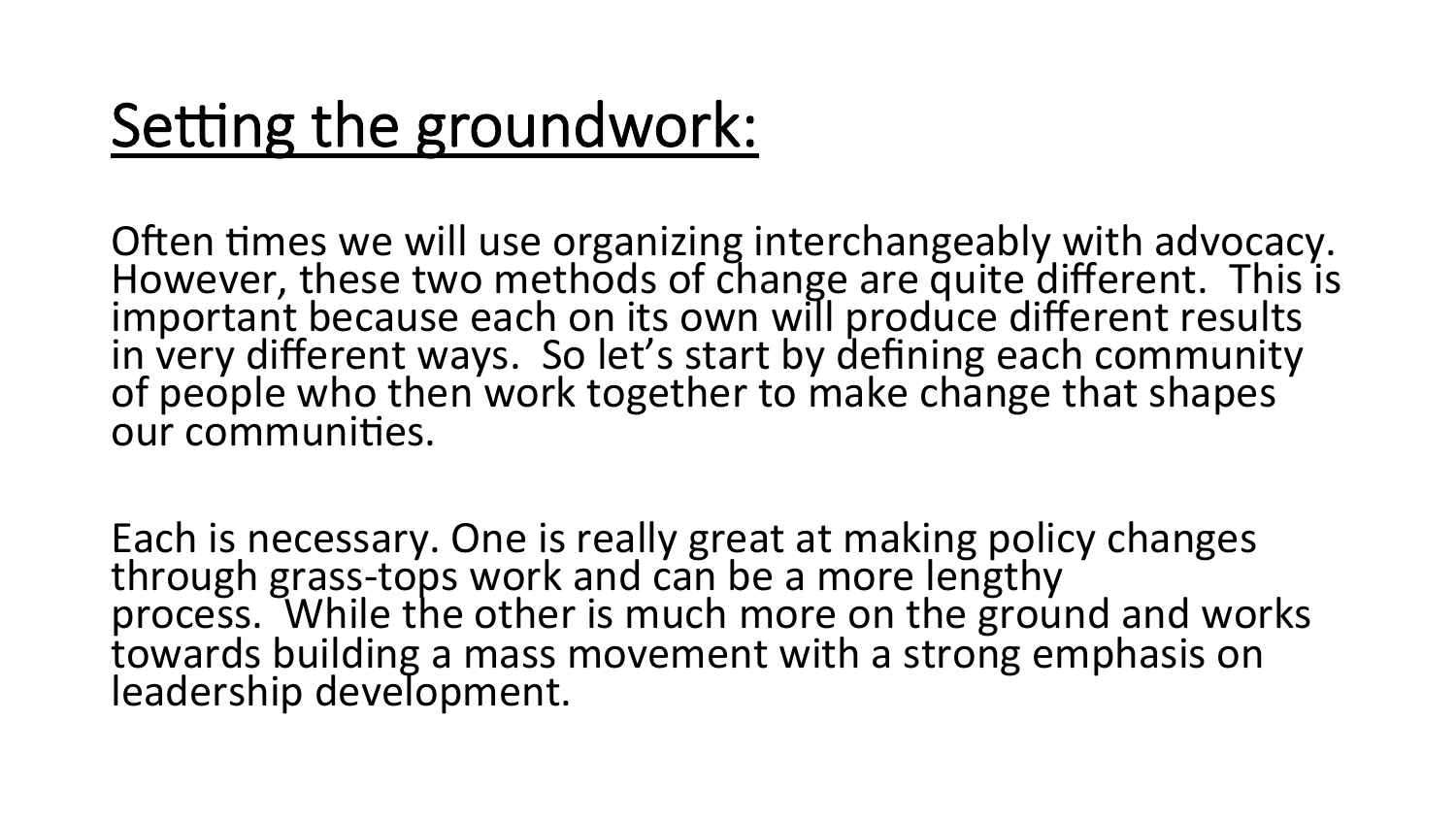#### Advocacy:

This is the more traditional form of change for Centers for Independent Living and other organizations. This method of change is largely focused on professionals speaking on behalf of a community of people, or on behalf of an individual organization or company.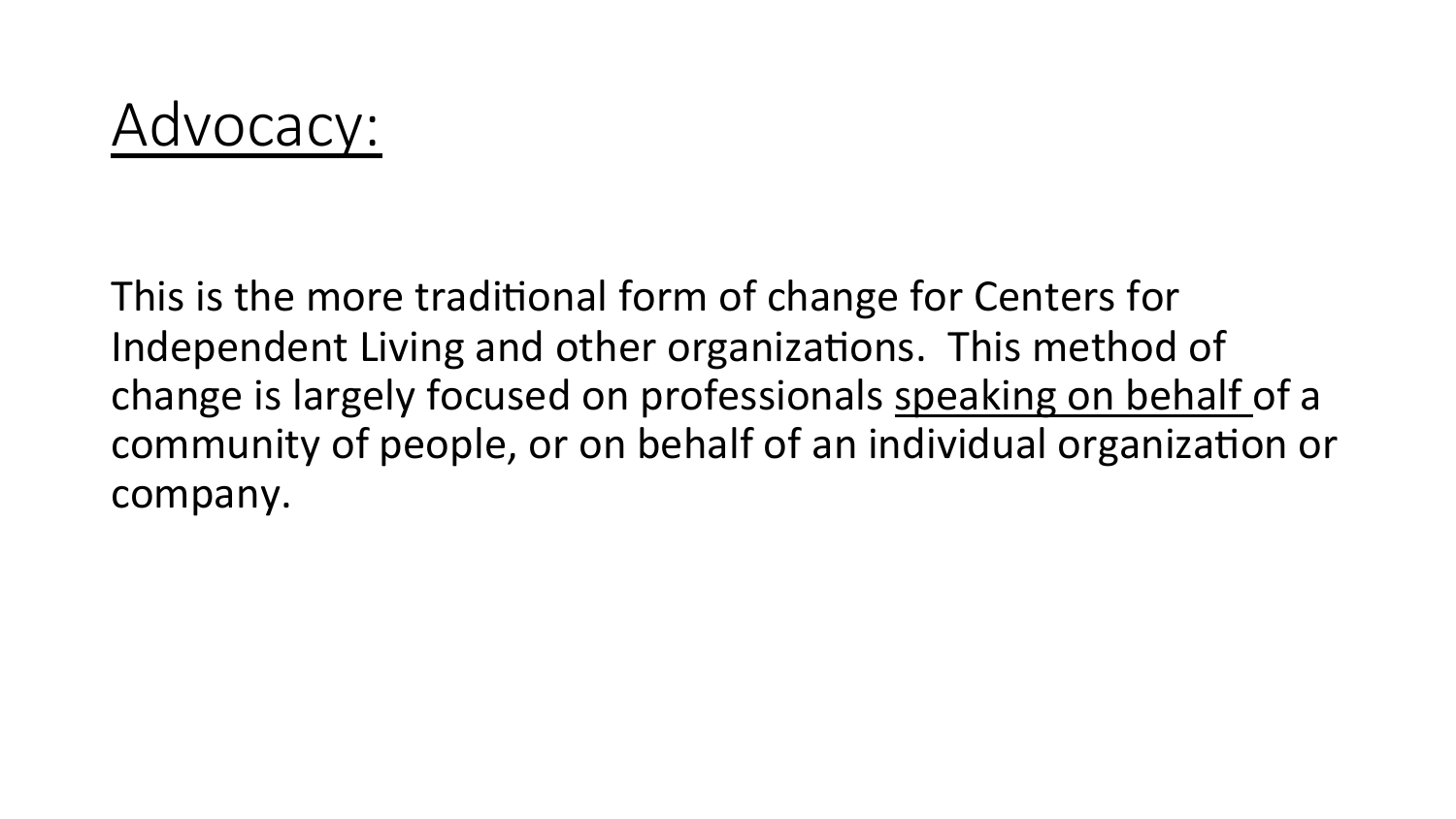#### Organizing:

This method of change was used early on in the Independent Living Movement but was replaced by Advocacy. This method of change is focused on building relationships as a community of people who then work together to make change that shapes our communities.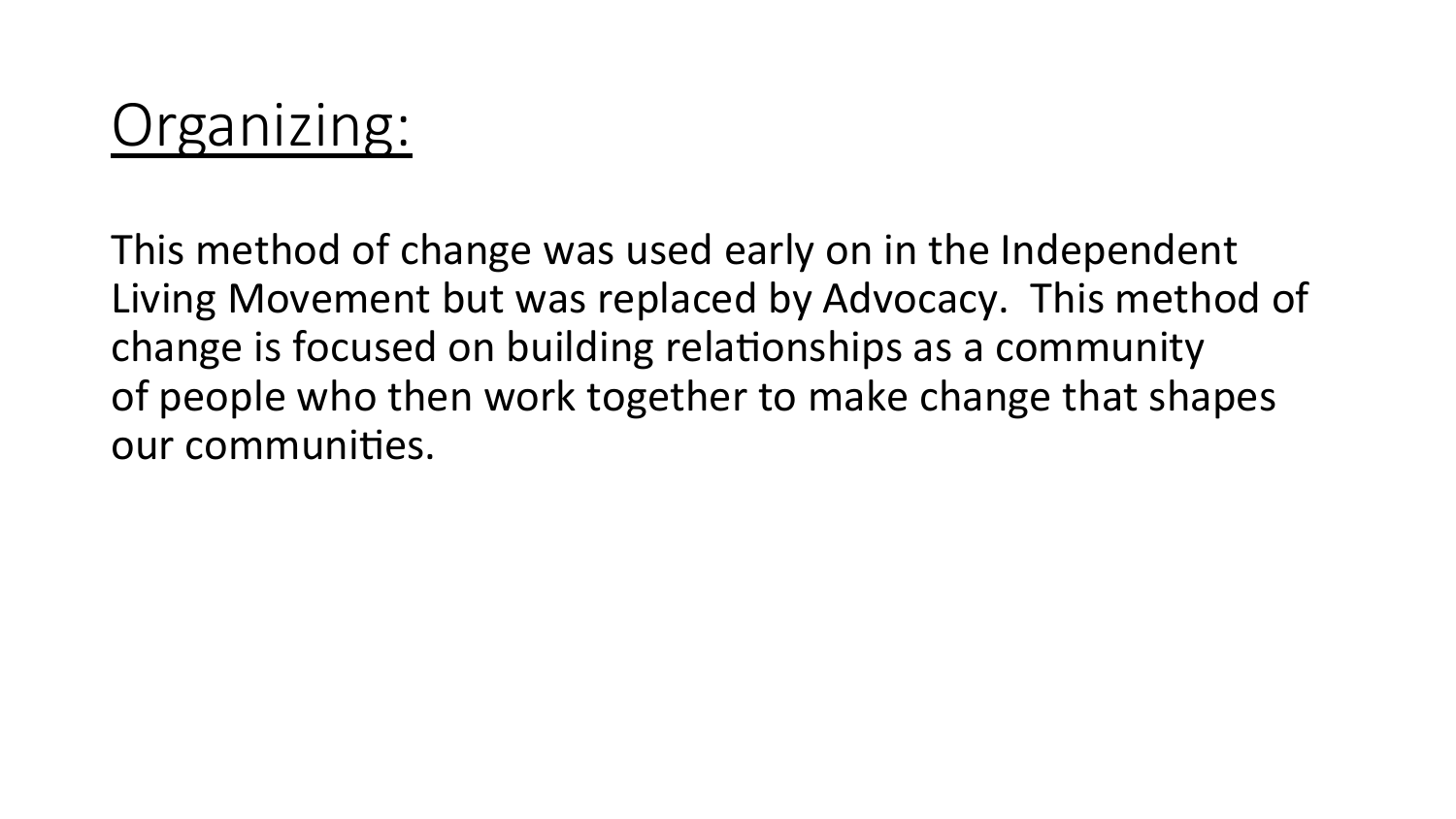#### Both organizing and advocacy are necessary!

- Organizing and advocacy are necessary, advocacy is really great at making policy changes through grass-tops work and can be a more lengthy process.
- While organizing is much more on the ground and works towards building a mass movement with a strong emphasis on leadership development.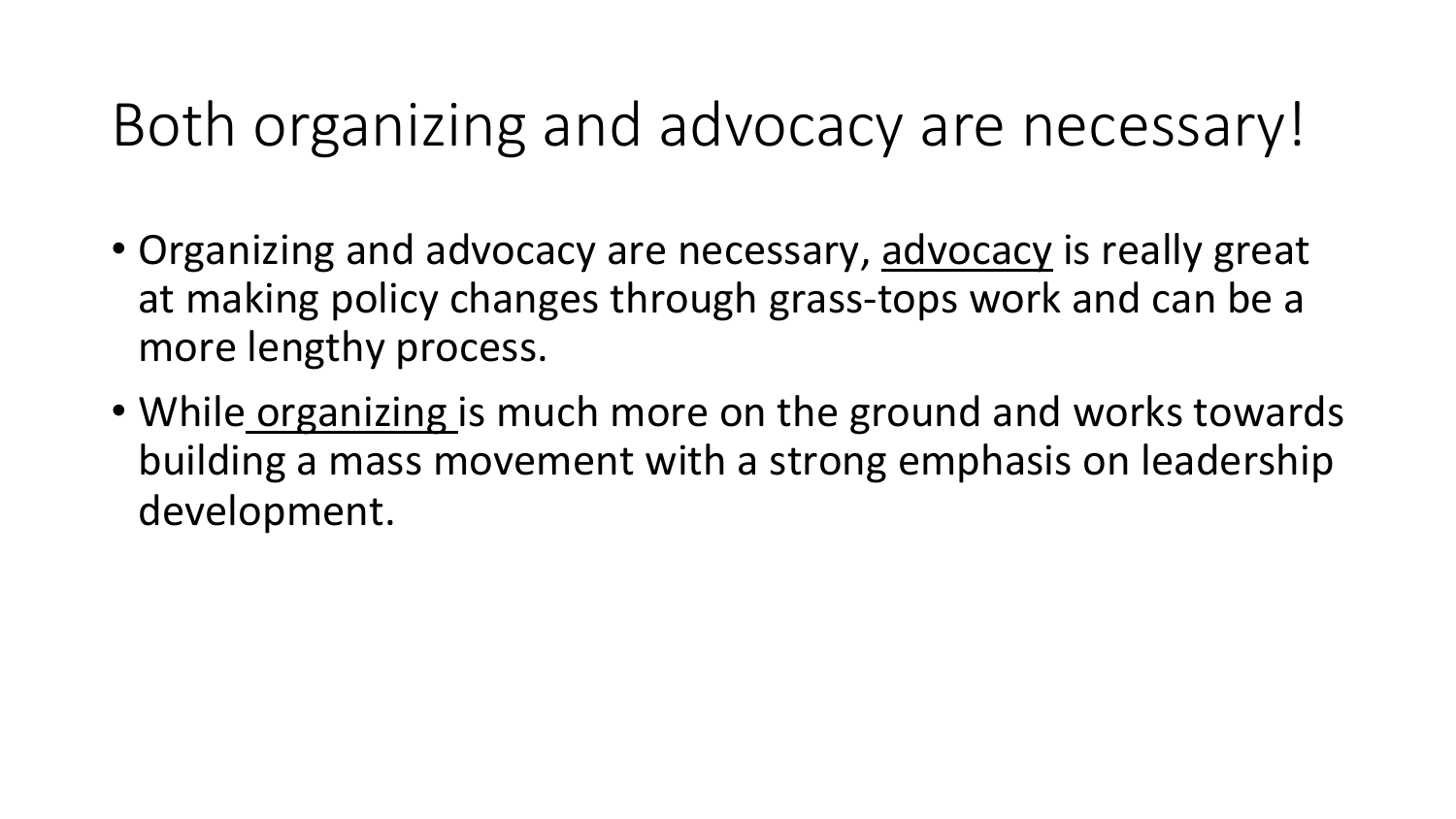Illustrating how advocacy works:

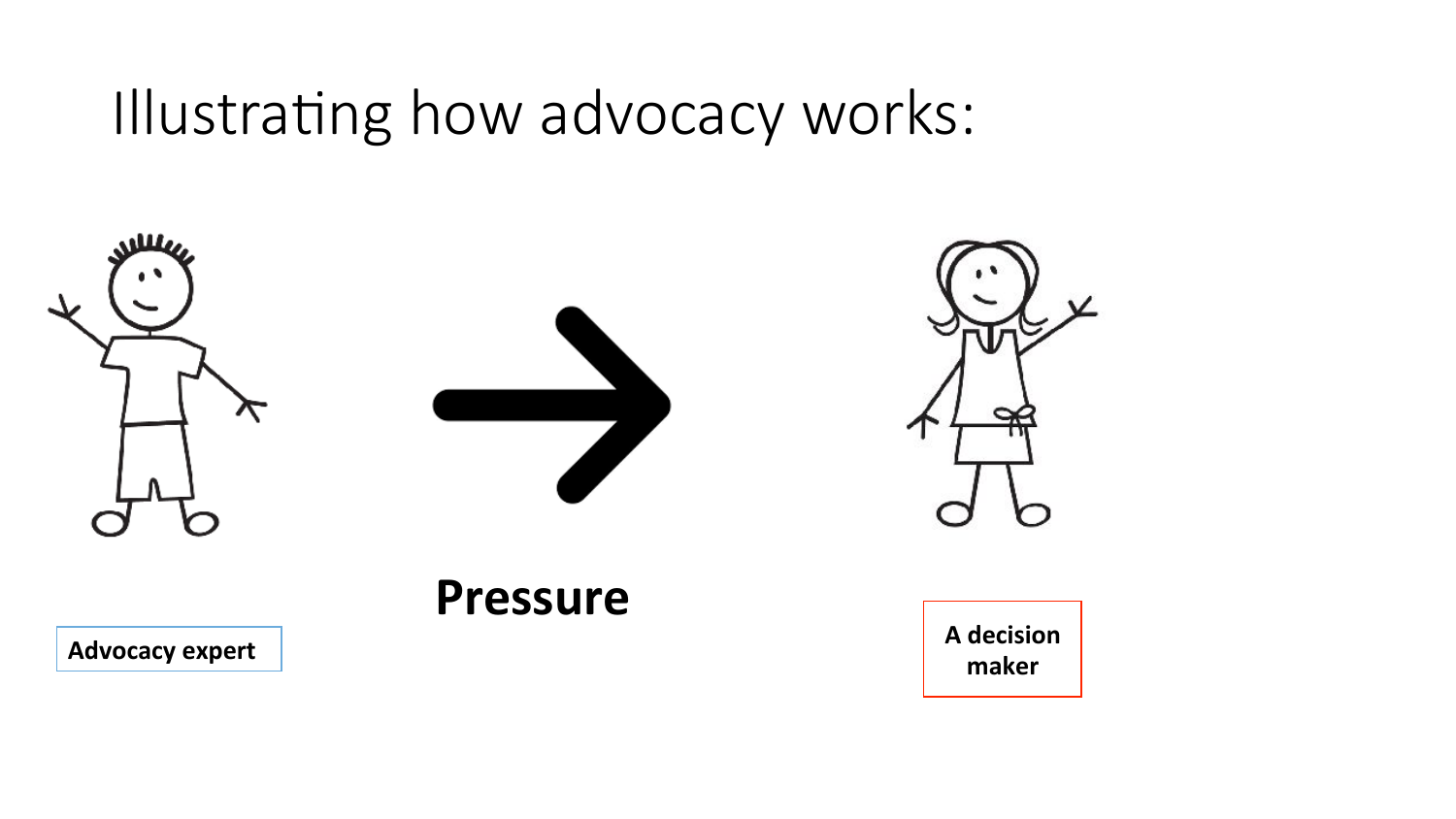#### Illustrating how organizing works:



**members**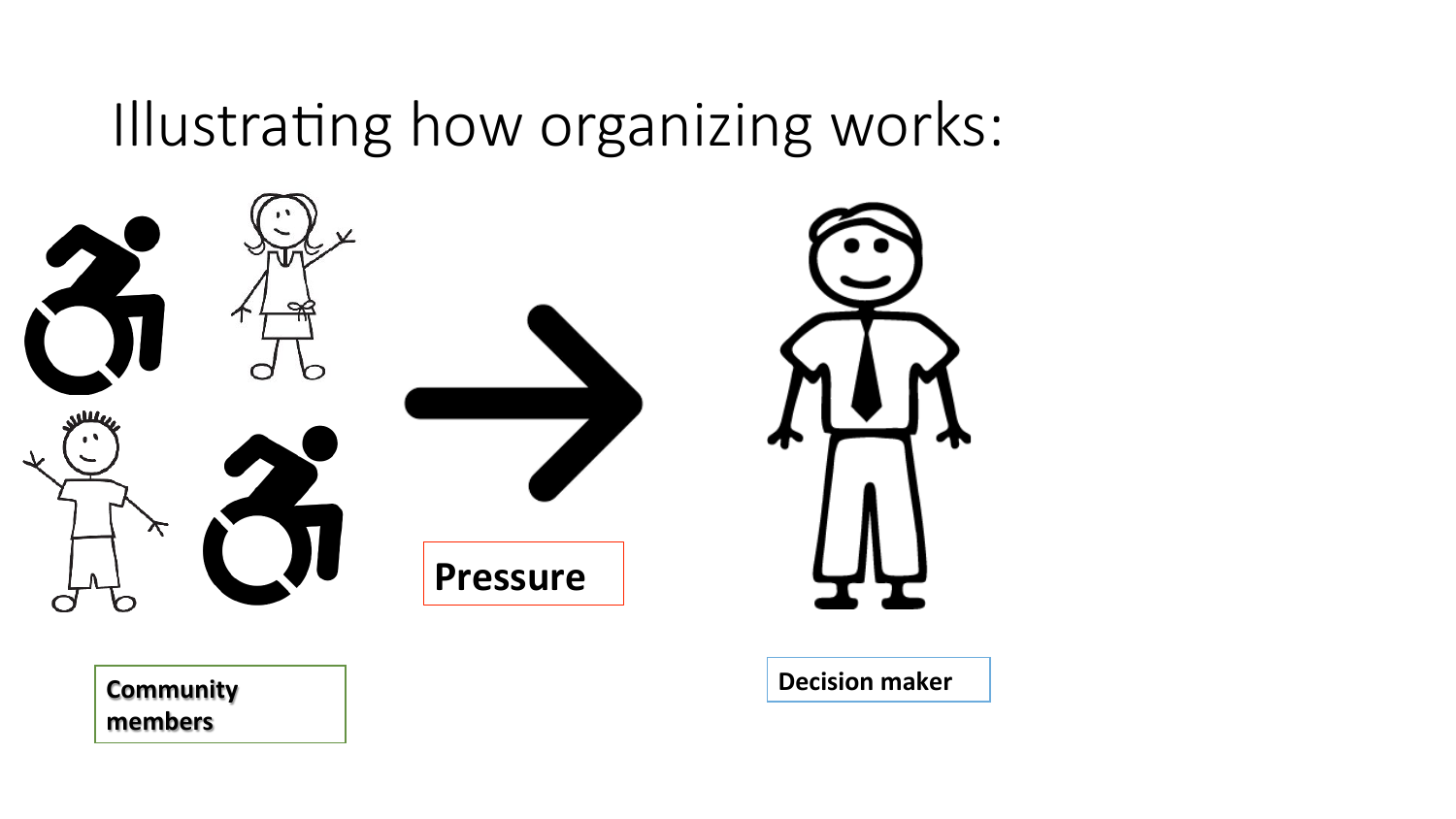Illustrating advocacy and organizing working together:



Community members work with experts\advocates, some community members are experts. Community members lead the way.

Decision maker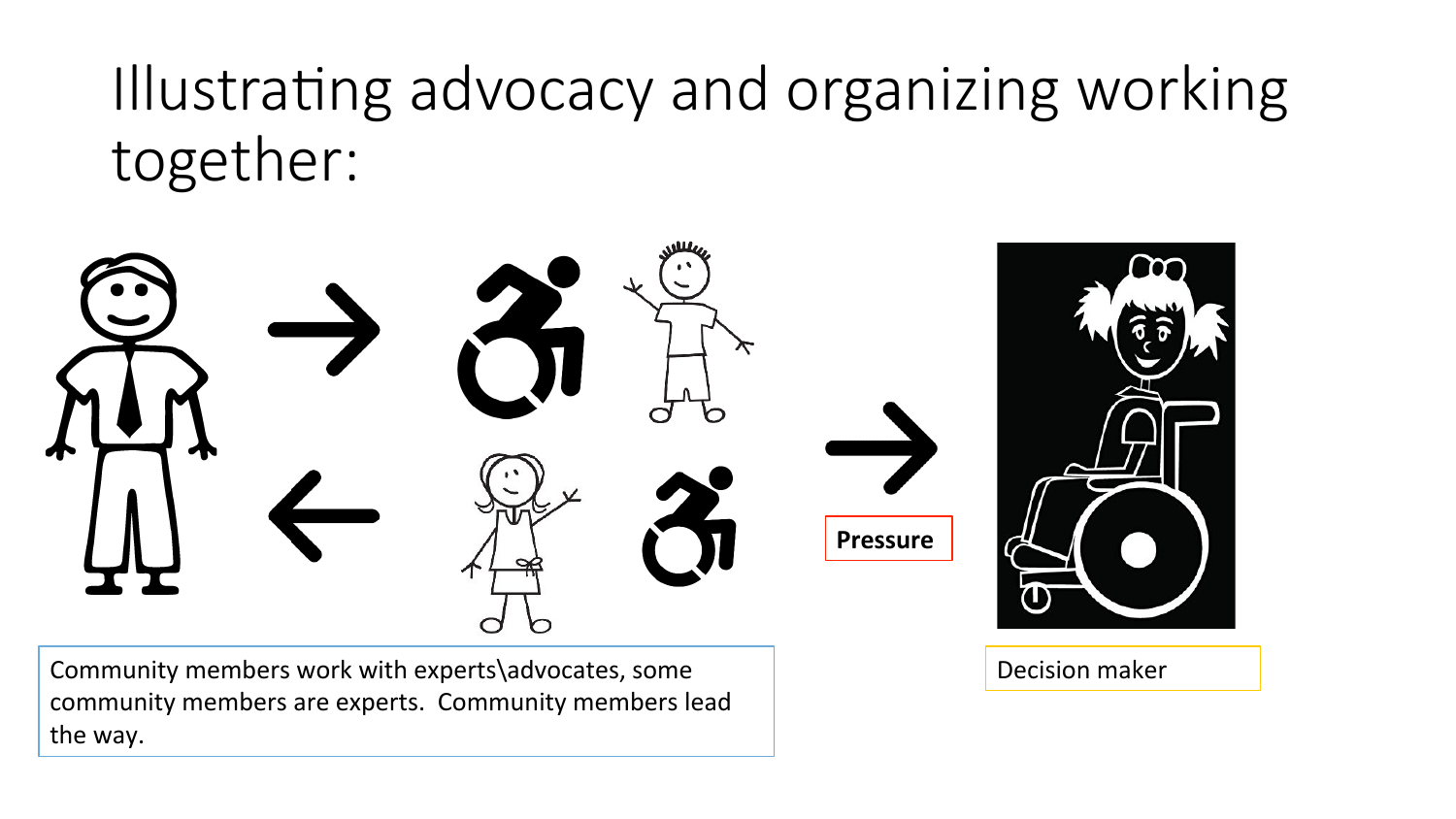# Paraquad as a Case Study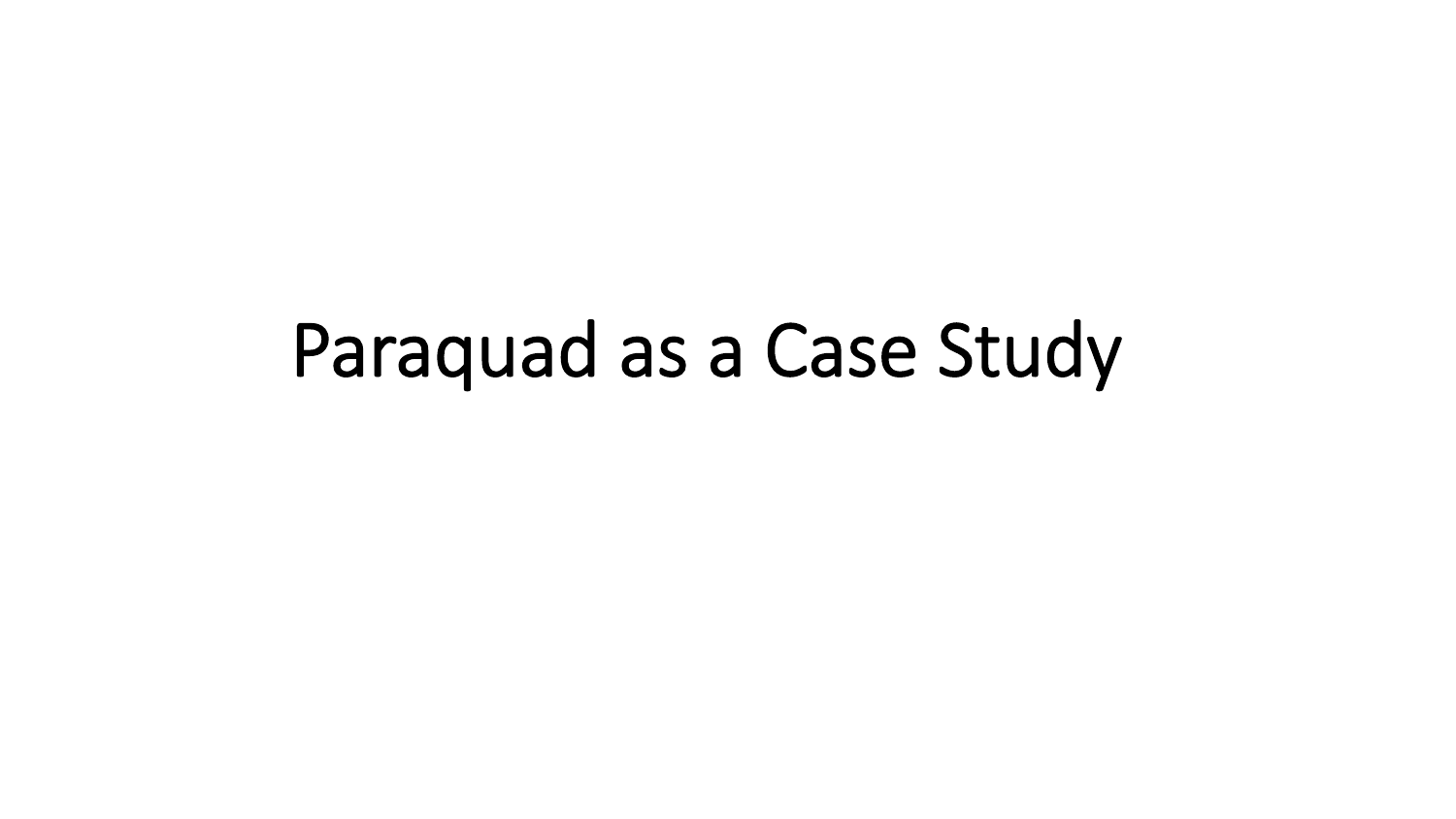### Identifying a leader:

This is not a step by step process but are guiding principles we find helpful in building new Grass- Roots Organizers. We really try to be very intentional about everything we do and we are always evaluating.

- Identify leadership roles that need to be filled. No one wants to just be somewhere or just have a title and we shouldn't be a place that wants to treat people with that little **respect.** 

- Don't forget personality/leadership types to be filled! Individual gifts and talents! Some leaders have followers and some have something else!

- Know your story and learn theirs! Sometimes their reluctance isn't because they don't have an interesting story. That's almost always coming from fear, isolation, or selfdoubt.

- Let them know that it is going to be tedious and difficult work!!! If you tell them that it's easy and not a lot to commit to A) you're a liar and B) when they find out they will duck out.

- There is always a "Task" coming out of meetings we don't meet just to meet.